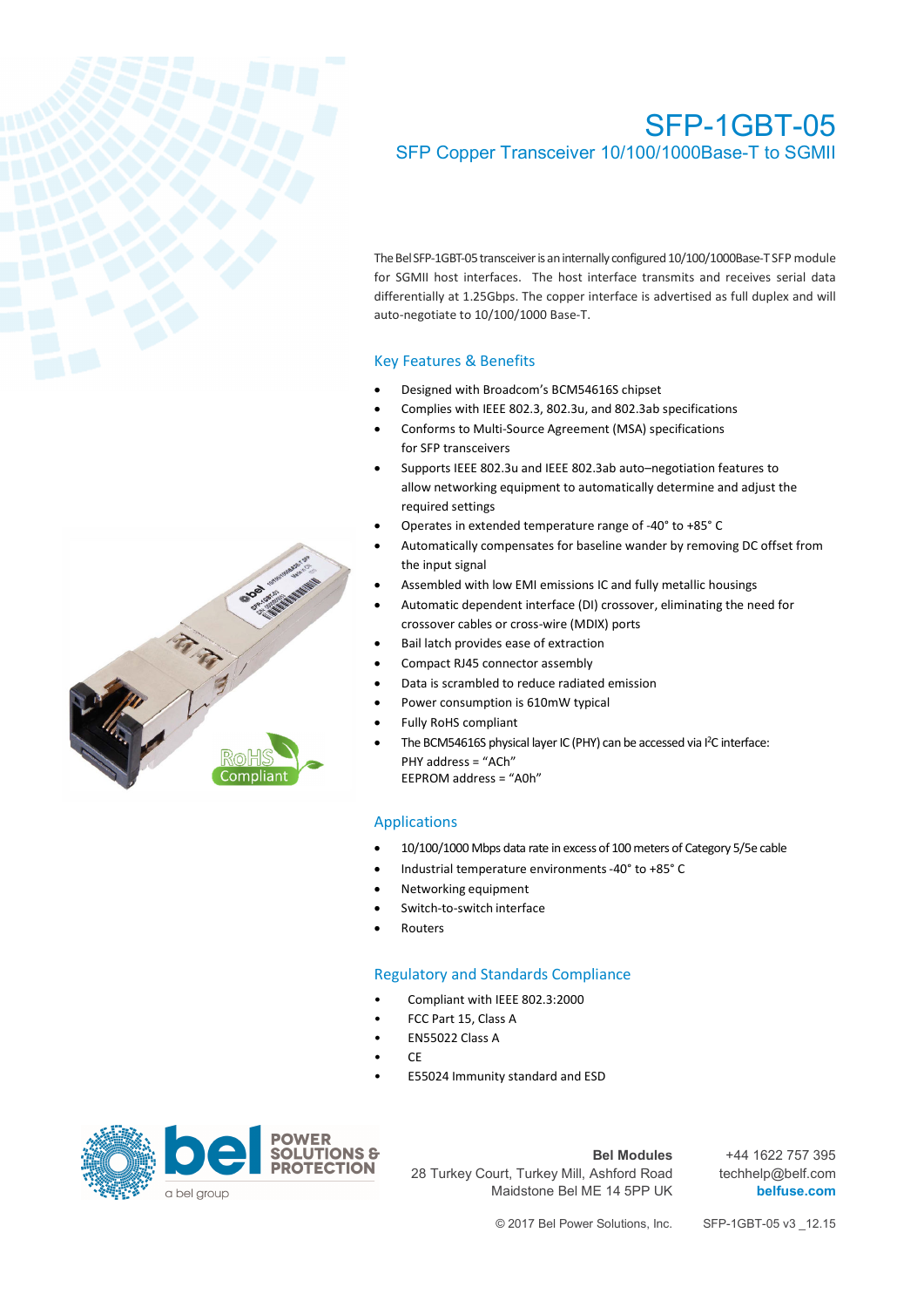# SFP-1GBT-05 SFP Copper Transceiver 10/100/1000Base-T to SGMII

## SFP-1GBT-05 Module Specifications

| Parameter             | Svmbol           | Min  | <b>Type</b> | <b>Max</b> | <b>Units</b> | <b>Notes</b>  |
|-----------------------|------------------|------|-------------|------------|--------------|---------------|
| Supply Voltage        | V <sub>DD3</sub> | 3.13 | 3.3         | 3.46       |              | <b>VDC</b>    |
| <b>Supply Current</b> | ıs               |      | 185         | 132        | mA           | 1000 Base-T   |
| <b>Supply Current</b> |                  |      | 98          |            | mA           | 10/100 Base-T |

| <b>SFP Host Serial Interface (TX/RX)</b> | Symbol              | Min | <b>Type</b> | <b>Max</b> | <b>Units</b> | <b>Notes</b>                              |
|------------------------------------------|---------------------|-----|-------------|------------|--------------|-------------------------------------------|
| Line Frequency                           | FLINE               |     | 125         |            | <b>MHz</b>   |                                           |
| TX Output Impedance                      | Z <sub>TX</sub> OUT |     | 100         |            | Ω            | Differential                              |
| RX Output Impedance                      | $Z_{RX}$ in         |     | 100         |            | Ω            | Differential                              |
| <b>Clock Frequency</b>                   |                     |     | 25          |            | <b>MHz</b>   |                                           |
| Rise/Fall Time                           | $T_R/T_F$           |     | 4           |            | <b>Ns</b>    | 20% - 80%                                 |
| <b>RMS Phase Jitter</b>                  | $F_{J}$             |     |             | 1.5        | ps-rms       | $F_J = 12$ KHz to 20 MHz offset frequency |

| <b>Environmental Specifications</b> | Symbol     | Min | <b>Type</b> | Max   | <b>Units</b> | <b>Notes</b>        |
|-------------------------------------|------------|-----|-------------|-------|--------------|---------------------|
| <b>Operating Temp</b>               | l op       | -40 |             | $+85$ |              | Case temperature    |
| Storage Temp                        | <b>STG</b> | -40 |             | $+85$ | $\sim$       | Ambient temperature |

## SFP Host Connector Electrical Interface Descriptions

| Pin            | <b>Name</b>        | <b>Descriptions</b>                                                                                         |
|----------------|--------------------|-------------------------------------------------------------------------------------------------------------|
| 1              | VeeT               | Transmitter ground (common with receiver ground)                                                            |
| $\overline{2}$ | <b>TX Fault</b>    | Transmitter fault is internally tied to transmit ground and is not supported                                |
| 3              | <b>TX Disable</b>  | Disable PHY when logic '1'. Internal Pull Down                                                              |
| 4              | MOD-DEF2           | Signal SDA (data) of the two-wire serial interface                                                          |
| 5              | MOD-DEF1           | Signal SCL (clock) of the two-wire serial interface                                                         |
| 6              | MOD-DEF0           | This pin is internally tied to transmit ground                                                              |
| 7              | <b>Rate Select</b> | Not implemented. This Pin is floating internally                                                            |
| 8              | <b>LOS</b>         | Logic '1' when no signal or linked at 10Base-T                                                              |
| 9              | VeeR               | Receiver ground (common with transmitter ground)                                                            |
| 10             | <b>VeeR</b>        | Receiver ground (common with transmitter ground)                                                            |
| 11             | VeeR               | Receiver ground (common with transmitter ground)                                                            |
| 12             | RD-                | Differential Transmitter Output. User to terminate 100Ω differential at host. AC Coupled within SFP.        |
| 13             | $RD+$              | Differential Transmitter Output. User to terminate $100\Omega$ differential at host. AC Coupled within SFP. |
| 14             | <b>VeeR</b>        | Receiver ground (common with transmitter ground)                                                            |
| 15             | <b>VccR</b>        | 3.3V power                                                                                                  |
| 16             | <b>VccT</b>        | 3.3V power                                                                                                  |
| 17             | VeeT               | Transmitter ground (common with receiver ground)                                                            |
| 18             | $TD+$              | Differential Receiver Input. $100\Omega$ differential termination & AC Coupling within SFP.                 |
| 19             | TD-                | Differential Receiver Input. $100\Omega$ differential termination & AC Coupling within SFP.                 |
| 20             | VeeT               | Transmitter ground (common with receiver ground)                                                            |



techhelp@belf.com **belfuse.com**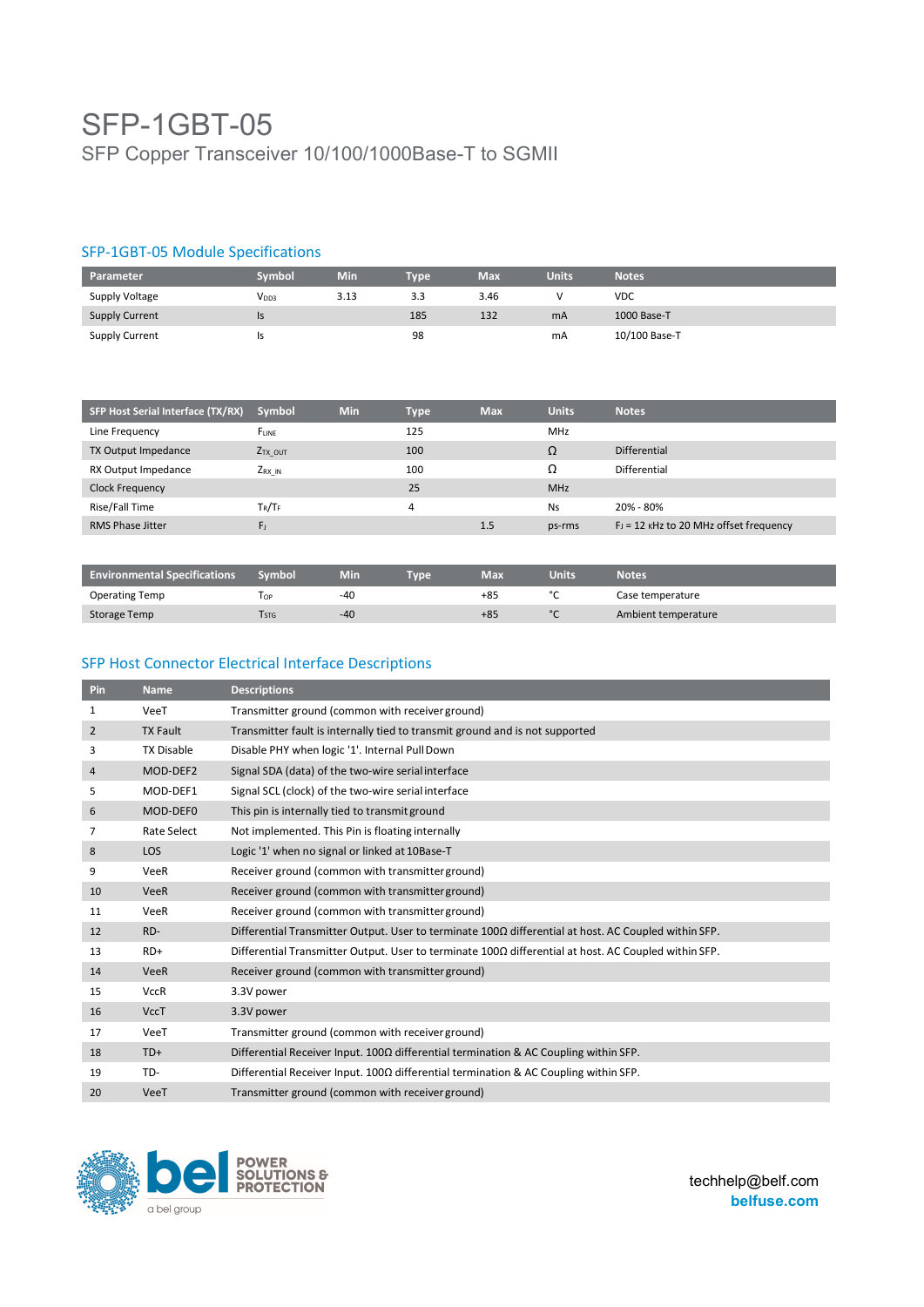# SFP-1GBT-05

## SFP Copper Transceiver 10/100/1000Base-T to SGMII

## SGMII Installation Guide

| <b>Part Number</b>                                             | Link Indicator on Rx LOS Pin              | Auto-Negotiation enabled by default | Interface               |
|----------------------------------------------------------------|-------------------------------------------|-------------------------------------|-------------------------|
| SFP-1GBT-05                                                    | Yes                                       | Yes                                 | SGMII 10/100/1000Base-T |
| Rx LOS is always ENABLE.<br>٠<br>High $\rightarrow$ Not linked | Low $\rightarrow$ Linked to link-partner. |                                     |                         |

• Customer's **MAC** should be setup for **SGMII interface with Auto-Negotiation** and the preferred mode of operation. In most cases there is no need to access the PHY registers of the Broadcom PHY within the SFP-1GBT-05 Transceiver.

- The transceiver will automatically detect the advertised speed and mode of operation via the host of the link-partner.
- Default is 1000Base-T (Full-Duplex or Half Duplex)
- The transceiver will automatically detect the advertised 100Base-Tx speed and mode of operations (Full-Duplex or Half Duplex) from MAC and link to its link-partner.
- The transceiver will automatically detect advertised 10Base-T speed and mode of operation (Full- Duplex or Half Duplex) from the MAC and link to its link-partner.

Depending on the condition of the MAC Configuration, the SFP can also be forced to operate at the preferred speed and mode of operation by accessing the **Broadcom PHY** registers via "**0xAC**" address:

- 1000Base-T Full-Duplex and/or Half-Duplex by default.
- Forcing the SFP-1GBT-05 to operate at **100Base-TX** Full Duplex and/or Half-Duplex:
	- 1. Force Full-Duplex mode: Write PHY register 00h to 0x2100h. (Force copper operate at 100Base-Tx Full-Duplex mode)
	- 2. Force Half-Duplex mode: Write PHY register 00h to 0x2000h. (Force copper operate at 100Base-Tx Half-Duplex mode)
	- 3. Auto-Negotiation mode: Write PHY register 09h to 0x000. (Disable 1000Bast-T ability) Write PHY register 00h to 0x1340. (Restart Auto-Negotiation)
- Forcing the SFP-1GBT-05 to operate at 10Base-T Full-Duplex and/or Half Duplex
	- 1. Force Full-Duplex mode: Write PHY register 00h to 0x0100h. (Force copper operate at 10Base-T Full-Duplex mode)
	- 2. Force Half-Duplex mode: Write PHY register 00h to 0x0000h. (Force copper operate at 10Base-T Half-Duplex mode)
	- 3. Auto-Negotiation mode: Write PHY register 09h to 0x0000. (Disable 1000Base-T ability) *Write PHY register 04h to 0x0061. (Disable 10Base-T and 100Base-Tx ability)*  Write PHY register 00h to 0x1340. (Restart Auto-Negotiation)